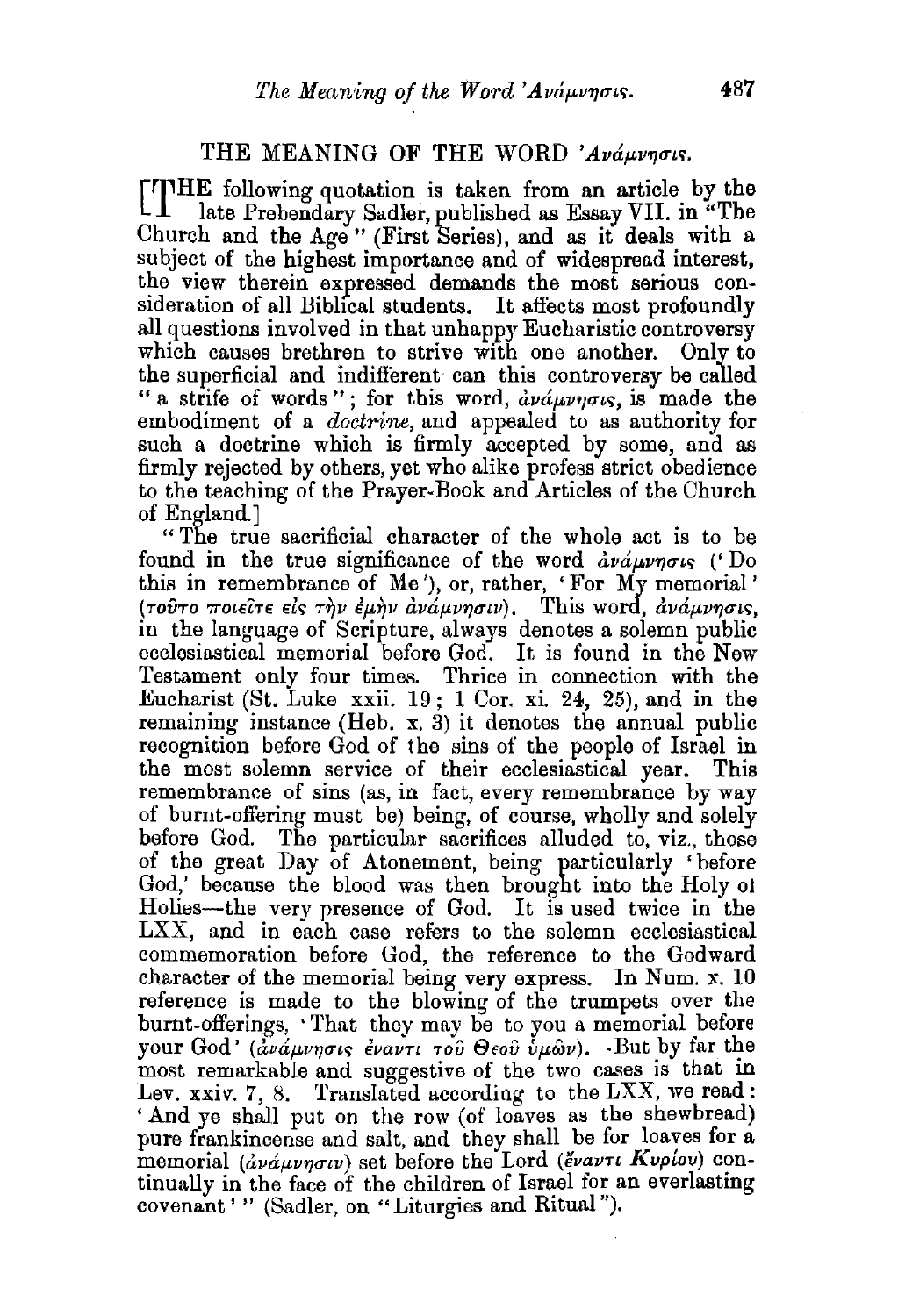With reference to this I venture to submit these remarks :

(1) There is no expression in the Old Testament exactly corresponding to the New Testament  $\epsilon \hat{i}_{\bar{y}} \tau \hat{\eta} \nu \hat{\epsilon} \mu \hat{\eta} \nu \hat{\alpha} \nu \hat{\alpha} \mu \nu \eta \sigma \nu$ .

(2)  $\frac{\partial}{\partial y} \dot{\alpha} \mu \nu \eta \sigma \iota s$ , as its form shows, is an abstract noun. Liddell and Scott translate it " a calling to mind, a recollection.

(3) The word for "memorial," *i.e.,* that which reminds (concrete noun), is invariably  $\mu\nu\eta\mu\delta\sigma\nu\nu\sigma\nu$ . This word is the usual translation both of jh~t and n~J:P!. Of these two words the latter is, with one exception, used for the memorial sacrifice, *i.e.*, "Ea fertorum pars, quee una cum thure in altari comburebatur, cujusque suavis odor in cœlum ascendens ejus, qui sacrum obtulerat, memoriam numini commendare credebatur. Reliqua pars ferti in usum sacerdotum cedebat" (Lev. ii.<br>2. 9. 16: v. 12: vi. 8—A.V.. 15: Num. v. 26). The one 2, 9, 16; v. 12; vi. 8-A.V., 15; Num. v. 26). exception is Lev. xxiv. 7, where  $\frac{1}{2}$ לֹאֲזְכָּרָה seems to be equivalent to the more usual לְוָכָּרוֹן) (see below).

( 4) From these considerations, 1t is clear that the concrete and materialistic meaning which some would give to Christ's words cannot be substantiated, since the proper word would then be not  $\partial_{\mu}u_{\mu}$  but  $\partial_{\mu}u_{\mu}$  but  $\partial_{\mu}u_{\mu}$ .

(5) This view becomes even more certain when we examine the use of  $i^{i+1}$ יִבְּרוֹן (LXX usually  $\mu\nu\eta\mu\sigma\nu\nu\sigma\nu\nu$ , once only  $\frac{d}{d}\nu a\mu$ - $\nu\eta\sigma\iota\varsigma$ , viz., Num. x. 10, for which see below). This is not the " memorial sacrifice," but anything which acted as a reminder to the children of Israel, *e.g.,* the censers of the schismatics, Korah and his company, beaten into plates for a covering of the altar (Num.  $x\overline{v}$ ii.  $5-A.V., xvi. 40$ ), or the money collected from the captains (Num. xxxi. 54), or the day of the Passover (Exod. xii. 14), or the Sabbath, etc. These things were ordained not that *God* should be put in remembrance, for this He does not require, but that the *Israelites*  should.

 $(6)$  Num. x, 10. Sadler's inference is that the "they" refers to " the burnt-offerings, and the sacrifices of your peace-ofterings." It is very hard to see how the blowing of the trumpets over such could have this eflect. But, as a matter of fact, neither the LXX (from which Sadler seems to translate) nor the Hebrew can bear this meaning. The LXX is *kal* coral  $\hat{v}$ ulu dva upons. "And there shall be a memorial to you (or for you)." In the previous verse the verb is also used  $(d\nu a\mu\nu\eta\sigma\theta\eta\sigma\epsilon\sigma\theta\epsilon)$ . Though passive in form, it is active in sense=" to remember," "and ye shall remember."

The Hebrew is יְהָיוּ לְכֶם לְזִכְּרוֹן, "and they shall be to you for a memorial." "They" refers to "the day of your gladness and your solemn days and the beginnings of your months,"